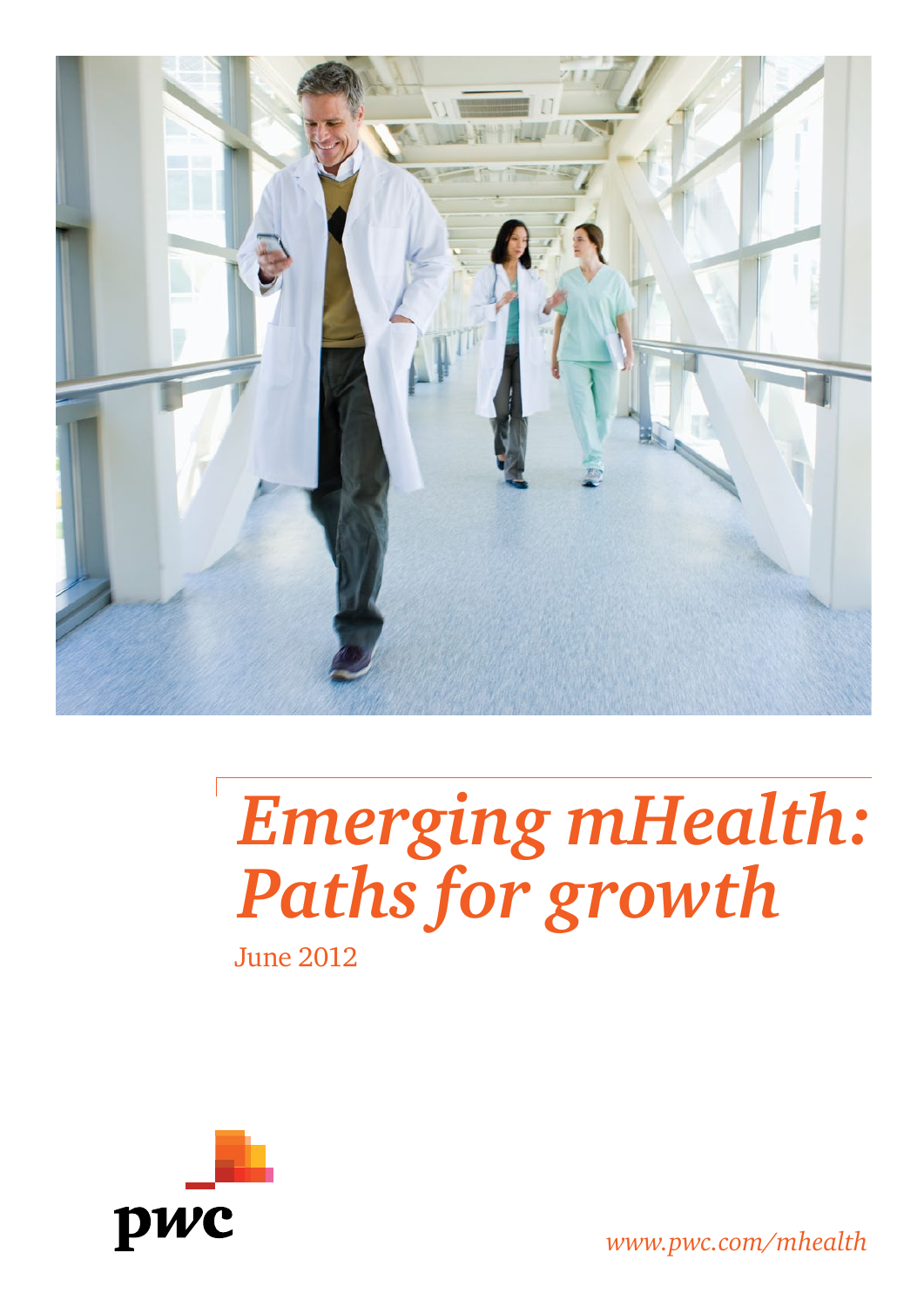**Mobile healthcare (mHealth) is "the biggest technology breakthrough of our time [being used] to address our greatest national challenge", said US health and human services secretary, Kathleen Sebelius, in her keynote address at the 2011 annual mHealth Summit in the Washington, DC area. Worldwide, the technology and its promise have moved up the healthcare agenda.**

# **Chart 1: Patients will adopt mHealth if it improves access, lowers cost and increases control**

*Top drivers for patients to consider beginning to use or increasing use of mHealth applications/services* 

- **46%** Ability to access my healthcare providers more conveniently/effectively
- **43%** Ability to reduce my own healthcare costs
- **32%** Ability to take greater control over my own health
- **28%** Ability to obtain information that is difficult or impossible for me to obtain from other sources
- **25%** Ability to access better quality healthcare

Source: Economist Intelligence Unit, 2012

# **Chart 2: Search for quality and efficiency are top incentives for doctors to adopt mHealth**

*What would spur doctor adoption of mHealth*

- **36%** Improved quality of care/better health outcomes
- **32%** Easier access to care for existing patients
- **32%** Reduction in administrative time for medical personnel, allowing greater time for patients
- **29%** More efficient internal processes/communication
- **28%** Ability to reach previously unreachable patients
- **26%** Patient expectations/demand
- **25%** Lower overall cost of care for patients
- **17%** Opportunity to provide new services/tap into new markets
- **16%** Ubiquity of smartphones and applications in all areas of life
- **14%** Encouragement by regulators
- **13%** Expectation/demand of medical personnel or employees

Source: Economist Intelligence Unit, 2012

The interest is understandable. Increasingly ubiquitous and powerful mobile technology holds the potential to address long-standing issues in healthcare provision. However, such effervescence in a field with few proven business models suggests that, yet again, technology-driven hype may lead to expensive failures.

This Economist Intelligence Unit report, commissioned by PwC, examines the current state and potential of mHealth in developed and emerging markets, the ongoing barriers to its adoption and the implications for companies in the field.

# **Key findings**

**Expectations are high for mHealth.**  Roughly one-half of patients surveyed for this report predict that mHealth will improve the convenience, cost and quality of their healthcare in the next three years (see "About the research"). Meanwhile, six in ten doctors and payers believe that its widespread adoption in their countries is inevitable in the near future. Yet most experts interviewed for this study, while also convinced that mHealth will eventually become an important part of care provision, expect that adoption will take time.

**Healthcare's strong resistance to change will slow adoption of innovative mHealth.** New technology is not enough. Widespread adoption of mHealth will require changes in behaviour of actors who are trying to protect their interests. The challenge will be even greater for innovators because the improvements that mHealth can bring—such as patient-centred care and a greater focus on prevention—will involve disruption of how healthcare is provided. To succeed, innovators must manoeuvre through culturally conservative, highly regulated and fragmented yet often monopolistic systems that often provide contradictory incentives.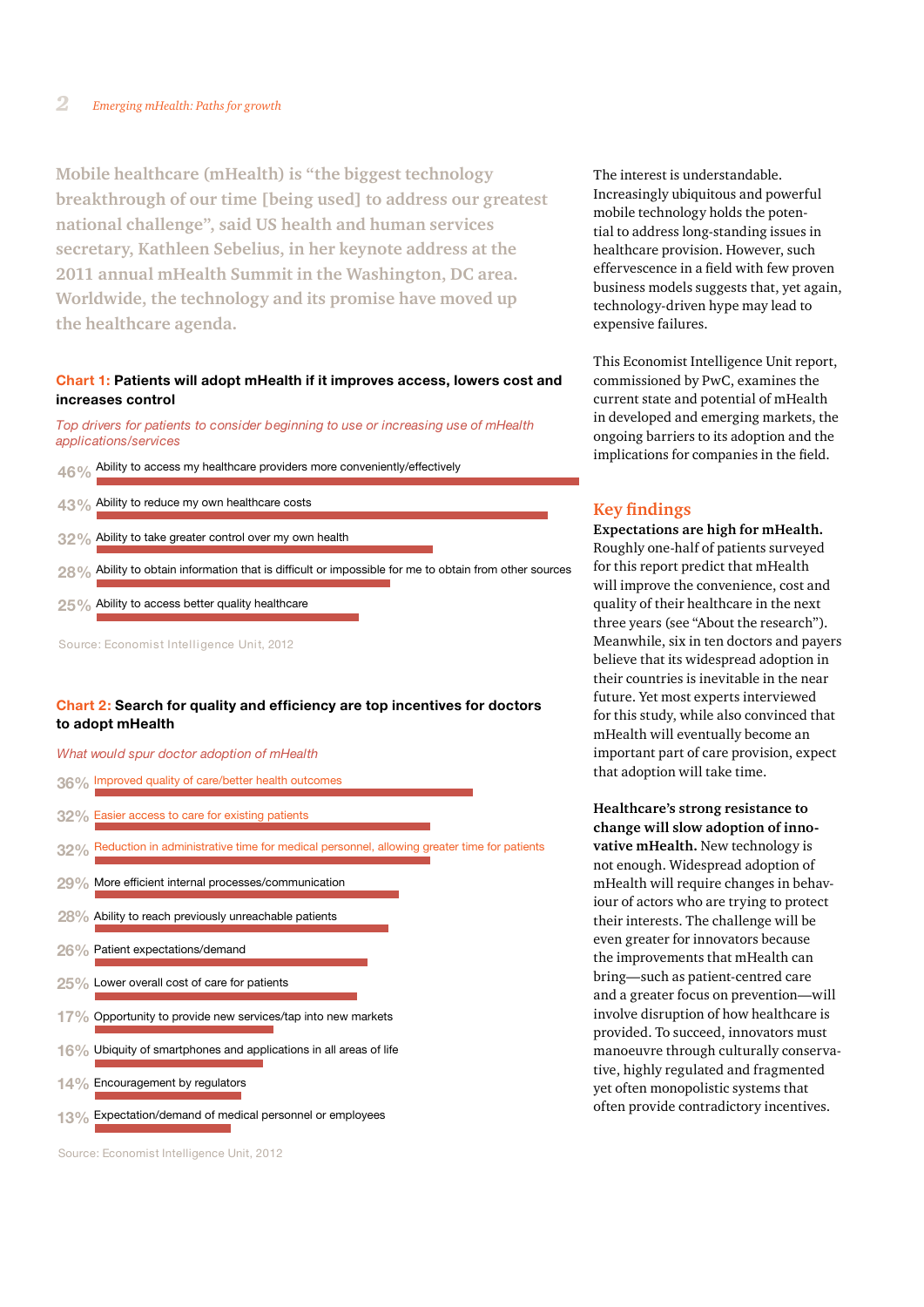**The diversity of interests at play makes an evolving landscape even more complex.** Patients want more convenient provision of healthcare, but they also want greater control (see chart 1). For doctors, mHealth can help provide better patient care and ease their administrative headaches (see chart 2), but they are likely to resist the loss of power implicit in greater patient control. Payers already display interest in mHealth, and the economic pressure for more patient-centred, preventive care is likely to drive them further towards the patient's viewpoint.

**Emerging markets are the trailblazers in mHealth.** Patients in these markets are much more likely to use mHealth applications or services than those in developed countries (see chart 3). Similarly, more emerging-market doctors offer mHealth services than colleagues in developed countries, and more payers cover these costs. The ability of these countries to leap ahead lies in the paucity of existing healthcare: there is greater demand for change and, just as important, there are fewer entrenched interests to impede the adoption of new approaches.

**Solutions, not technology, are the key to success.** Widespread mHealth adoption requires services and products that appeal to current payers because patients, highly sensitive to price, will provide little income. Consumers' sense of entitlement with regard to healthcare aggravates this price sensitivity. Accordingly, vendors must concentrate on solving payers' problems. Technology is an essential, but not sufficient, tool in this endeavour.

#### **Chart 3: Patients are more aware of mHealth in emerging markets**

*% of patients who are familiar with the terms "mobile health" or "mHealth"*



Source: Economist Intelligence Unit, 2012

## **PwC perspective: What this means for your business**

The growing pervasiveness of technology is enabling the emergence of a new, more patient-centric healthcare value chain. As a result, conventional business models, which typically place consumers at the periphery, may soon no longer apply.

To lead, all stakeholders—physicians, hospitals, health insurers, pharmaceuticals, medical device companies and government—will likely shift their practices toward patient/consumer models that will focus on clinical outcomes, value, and patient satisfaction.

One needs to look no further than other industries (e.g., media, retail and travel/ tourism) that provide value-add online services—many of which are free of charge—in order to generate a competitive advantage. As in these other industries, business models that will likely get the most traction will be based on payment schemes that leverage retailers, product companies and other business partners to absorb any additional costs with minimal reliance on consumer payments.

# **PwC perspective: Ingredients for successful mHealth models**

PwC research has found that mHealth solutions have begun to embrace the following six principles:

**Interoperability –** interoperable with sensors and other mobile/non-mobile devices to share vast amounts of data with other applications, such as electronic health records and existing healthcare plans.

**Integration –** integrated into existing activities and workflows of providers and patients to provide the support needed for new behaviours.

**Intelligence –** offer problem-solving ability to provide real-time, qualitative solutions based on existing data in order to realize productivity gains.

**Socialisation –** act as a hub by sharing information across a broad community to provide support, coaching, recommendations and other forms of assistance.

**Outcomes –** provide a return on investment in terms of cost, access and quality of care based on healthcare objectives.

**Engagement –** enable patient involvement and the provision of ubiquitous and instant feedback in order to realize new behaviours and/or sustain desired performance.